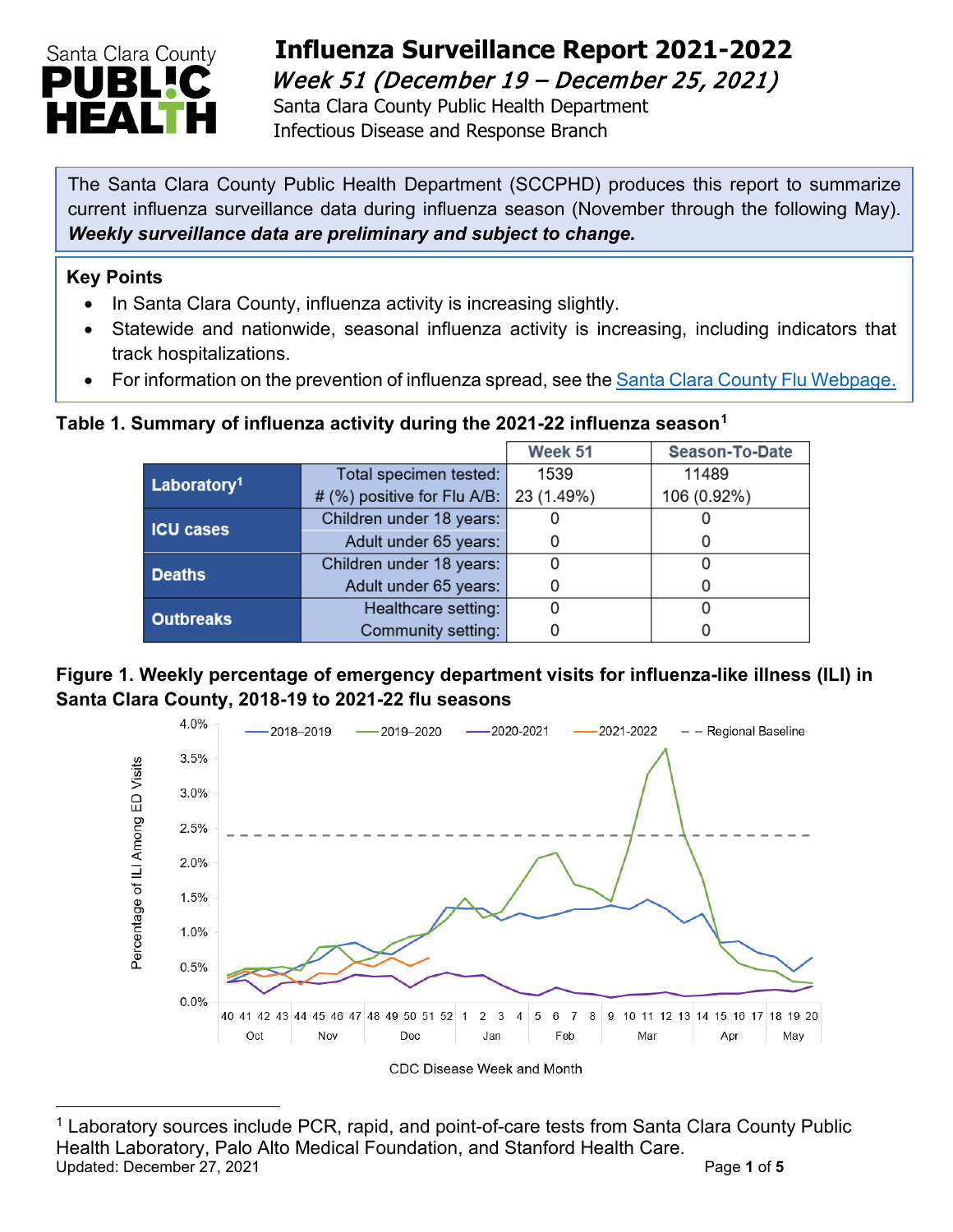

 Santa Clara County Public Health Department Infectious Disease and Response Branch

### **Influenza Virologic Surveillance**





CDC Disease Week and Month

<span id="page-1-0"></span><sup>&</sup>lt;sup>2</sup> Limitations of Figure 2 data include presence of out-of-jurisdiction cases, inability to subtype influenza by certain laboratories, and potential missed influenza cases tested by alternate laboratories in the county.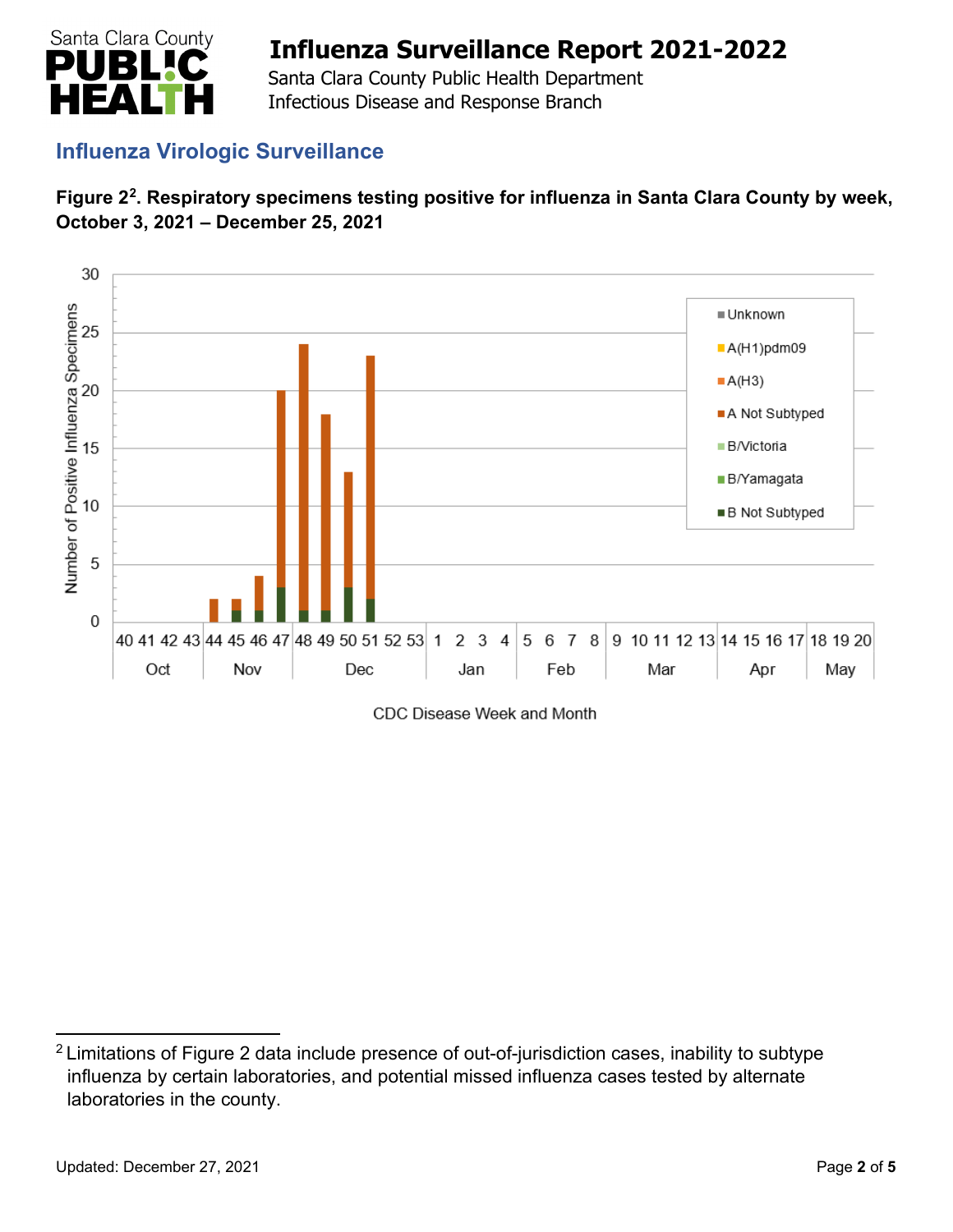

 Santa Clara County Public Health Department Infectious Disease and Response Branch

## **Laboratory-Confirmed Influenza ICU Cases, Deaths, and Outbreaks**

As of December 25, 2021, no laboratory-confirmed influenza cases requiring ICU level care or influenza-associated deaths among persons under 65 years old were reported in Santa Clara County for the current flu season (Figure 3, Figure 4). Cases aged 65 years and older are not reportable. Additionally, no laboratory-confirmed influenza outbreaks have been reported in a healthcare or community setting for the 2021 – 2022 influenza season (Figure 5).

### **Figure 33. Laboratory-confirmed influenza ICU cases and deaths among individuals aged 0-64 years by week of onset in Santa Clara County, October 3, 2021 – December 25, 2021**



**Figure 43. Laboratory-confirmed influenza ICU cases and deaths by age group in Santa Clara County, October 3, 2021 – December 25, 2021** 

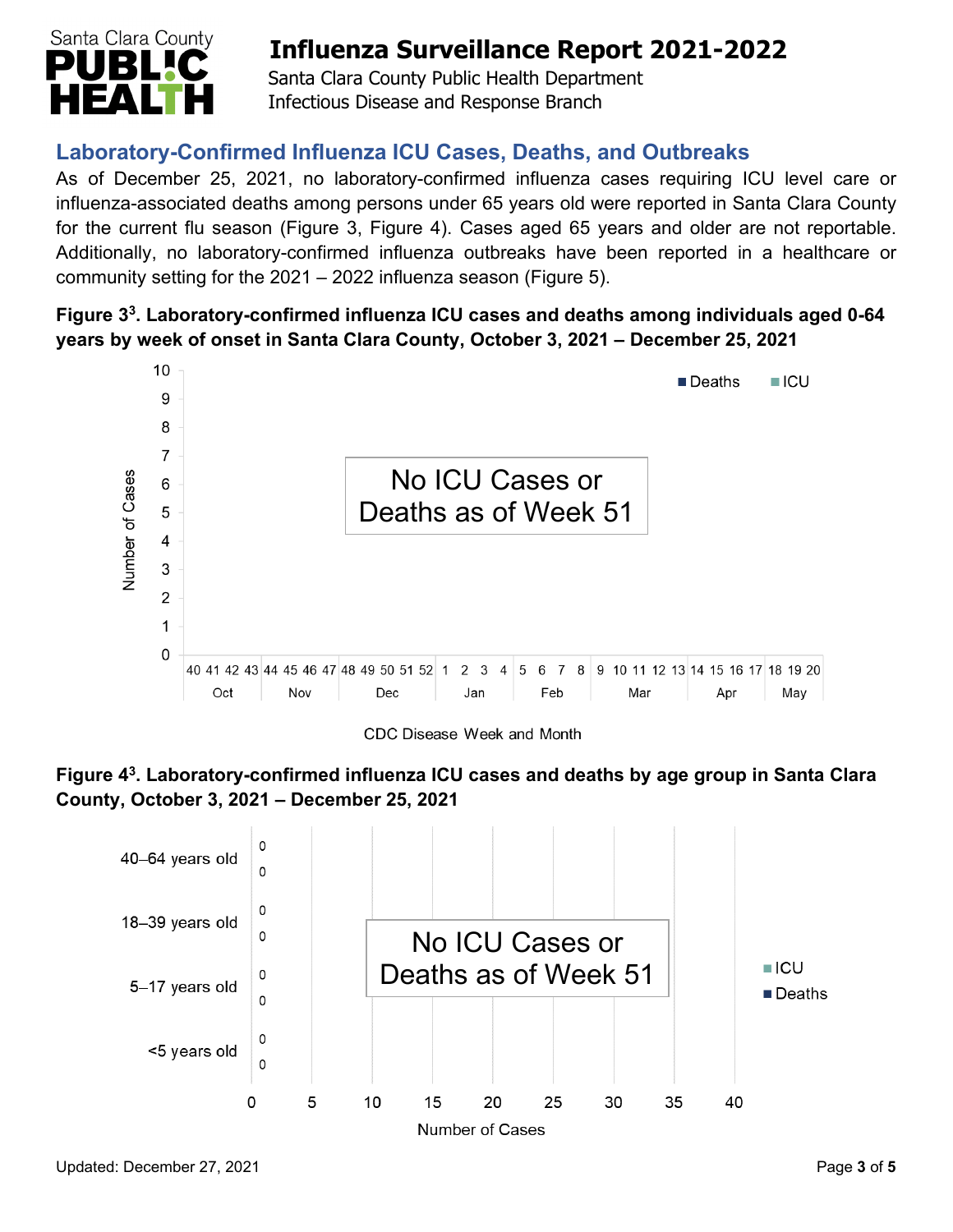

 Santa Clara County Public Health Department Infectious Disease and Response Branch

### **Figure 5[3.](#page-3-0) Laboratory-confirmed healthcare and community outbreaks by outbreak onset week in Santa Clara County, October 3, 2021 – December 25, 2021**



## **Statewide and Nationwide Influenza Surveillance**

|                                      | <b>CALIFORNIA</b>                                                                                |                | <b>UNITED STATES</b> |                |  |
|--------------------------------------|--------------------------------------------------------------------------------------------------|----------------|----------------------|----------------|--|
|                                      | Week 50                                                                                          | Season-To-Date | Week 50 $ $          | Season-To-Date |  |
| Season influenza activity            | Sporadic; Influenza activity is increasing, including<br>indicators that track hospitalizations. |                |                      |                |  |
| <b>Predominant Virus Circulating</b> | Flu A                                                                                            | Flu A          | Flu A                | Flu A          |  |
| # Of Flu-Coded Deaths                | 2                                                                                                | 6              | 21                   | 183            |  |
| # Of Flu-Associated Pediatric Deaths | 0                                                                                                | 0              | 0                    |                |  |

For more information, visit the [CDPH Influenza Webpage](http://www.cdph.ca.gov/Programs/CID/DCDC/Pages/Immunization/Influenza.aspx) and the CDC U.S. Influenza Surveillance [Webpage.](http://www.cdc.gov/flu/weekly/)

<span id="page-3-0"></span> $3$  The source for Figures 3, 4, and 5 is the California Reportable Diseases Information Exchange (CalREDIE) system. Data are provisional as of 12/27/2021.